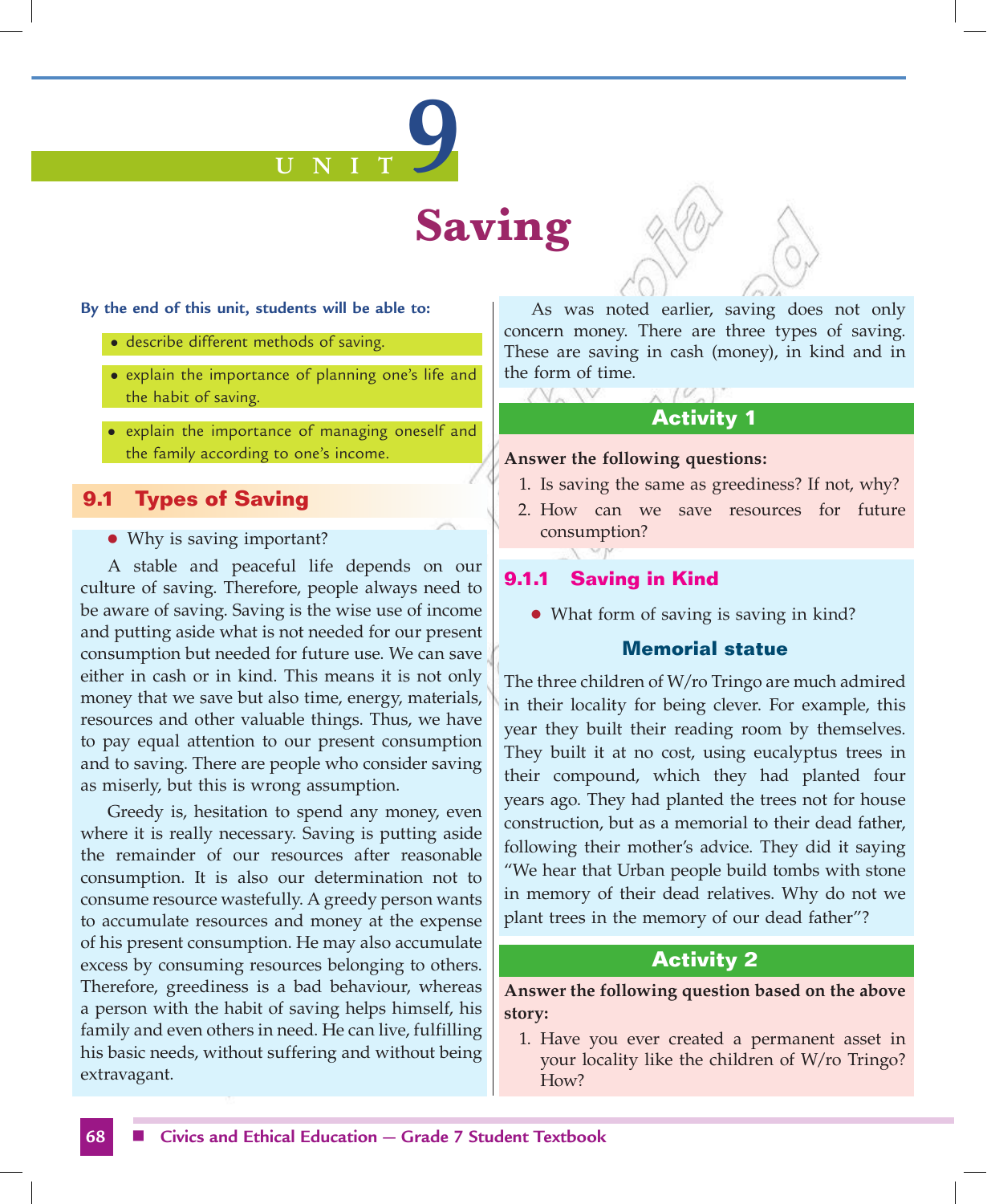Saving in kind is the form of saving which involves keeping precious stones, breeding cattle, planting trees, building houses, and planting cereals and vegetables which can be harvested for a long period of time (such as coffee, enset).

Saving in kind is a saving mechanism that should be used by people of any economic status. Some rural parents teach the habit of saving to their children from early childhood, for example, by keeping (saving) chickens and calves as gift for their later years. Then the children grow up protecting and taking care of their gifts. As the children grow up and the animals multiply, the children develop sense of ownership and happiness.

As a result of care of their inheritance like this, the children will develop their own saving mechanisms when they are old enough. Urban people also make savings in kind by building houses, buying cars etc.

#### **Activity 3**

#### **Answer the following questions:**

- 1. What is the basis for saving in kind according to the above passage?
- 2. Write a report to your teacher about saving materials in your locality, by interviewing people, or from your own observation.

 $\sqrt{2}$ 

#### **9.1.2 Saving in Cash**

- l ገንዘብ ካለ በሰማይ መንገድ አለ/Money talks/
- l ወርቅ የተጫነች አህያ በሮች ሁሉ ይከፈቱላታል

Explain the messages of the above proverbs/ sayings.

#### **Kemal and Yesuf**

Kemal and Yesuf are two friends from Worabe (*Silte*) who joined Addis Ababa University two years ago. Since then Kemal's parents have regularly sent him pocket money every month. He spends this money on stationery, gifts, and transport when he goes to visit his relatives in Addis. However, he does not spend all of the money sent to him, he deposits the surplus in his bank account.

In contrast Yesuf's parents are not as well-off strong as those of Kemal, so they buy clothes and stationery for him once a year, but they cannot send monthly pocket money to him, so to solve his lack of money, Yesuf came up with a new idea.

While he was trying to generate income for himself, he found jobs which he was able to do without affecting his study time. The jobs were tutoring students and writing articles of awareness creation for newspapers and magazines. This did not mean that Yesuf had a regular weekly and monthly income. This is because he stopped the jobs whenever he had a lot of academic work to do. He saved part of the money he earned at the beginning of semesters when he was relatively free.

Through his own efforts, Yesuf was able to have sufficient money for his needs, just like Kemal. Having satisfied their own needs, the two friends are able to help other students who face financial shortage. Because they have saved money, Kemal and Yesuf do not need any financial support for travel at the end of the year.

#### **Activity 4**

**Answer the following questions based on the above story:**

- 1. Why did Yesuf and Kemal need money while they were at the university?
- 2. Did Yesuf's jobs create problems for his education? Give reasons for your answer.

Money is essential in our day-to-day life for buying things and for getting services. The money to buy goods and services is obtained in many ways such as through hard work, gifts, aid, loans and pensions. Using the money from these sources, through proper planning and savings, is necessary. Since the basic necessities in our daily life are money-related, effective use of money and saving is essential.

Besides awareness about the effective use of money, depositing money is equally important to chose. Money deposited in a secure place safely for not to be stolen. Moreover, a guaranteed place to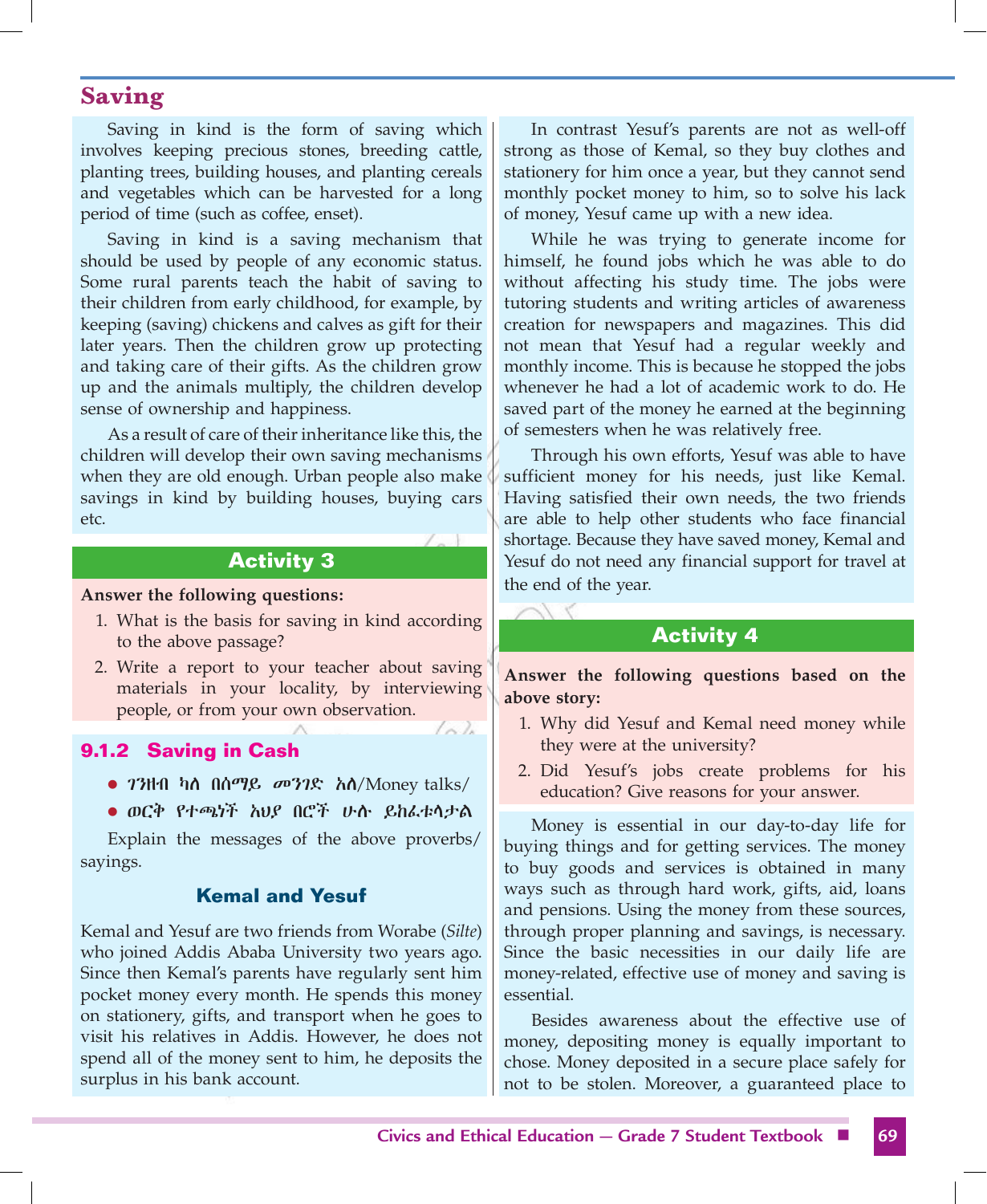save money will also encourage saving. Banking is among such safe places for saving.

The advantage of banking is not only to provide a safe place to deposit money, but also to ensure that only the depositor can withdraw the money.

The depositor can deposit and withdraw the money at any time he wishes. Furthermore, the bank pays interest on the deposit and gives loans for investment.

#### **Nuria**

Nuria is a 20 year old young woman who lives in Misrak Subcity of Hawassa. Two years ago she had no income. Her elder brother and sister funded her for a six month vocational training.

Since her hobby is listening to radio and TV, she heard that Omo Micro-finance gives loans to those who want to become self-reliant through their own efforts. So, she planned to get a loan and generate her own income by working hard.



Picture 9.1. Working for self-reliance

She went to the micro-finance institution and took the loan so that she could open a barber-shop. She started work by renting a house and employing an assistant. She allocated her earnings for the salary of the assistant, buying materials for the barber-shop, returning her loan and for her daily consumption. Every week she put some savings in the bank.

#### **Group Work**

- 1. Conduct a debate on the topics "Work is the basis for money" and "Money is the basis for work."
- 2. Conduct an interview with a local savings institution about the types of services it renders and advantages it has. Report the result to your teacher.

#### **9.1.3 Saving of Time**

#### ካልተሳፈሩበት ቶሎ ተሽቀዳድሞ

- ጊዜ ታክሲ አይደለም አይጠብቅም ቆሞ
- Give your opinion about the expression given above.

Time has a great role to play in our day-to-day life and one who does not understand the wise use of time has already surrendered to poverty. For example, if you had been late for an exam, you would have repeated class or dropped out. This in turn would had an adverse effect on your future life.

Saving time is not only doing much work in a little time, but also completing assigned tasks in the given deadline. For example, the registration date for schools is a scheduled one. If a student comes late for registration he/she cannot register. Likewise, agricultural activities follow natural seasons and one cannot cultivate during the season of harvest and vice versa. This is because during winter there is a shortage of rainfall and that it is impossible to sow seed. Similarly, during summer it is impossible to harvest. Hence to save time we have to do our tasks efficiently, as we have planned. Efficient work is needed because if our work lacks quality we will waste time or have to do it again.

#### **Activity 5**

#### **Discuss the following question:**

1. What is the impact of not doing a task at the correct time?

Having a timetable is very helpful for good time management. Every person should have a schedule for his short-term and long-term work. A schedule differs according to the type of job and the environment. For example, students in rural areas should make a time schedule for looking after the cattle, visiting the farm land with their parents, planting and caring for vegetables, watering plants, swimming and other activities during their vacation.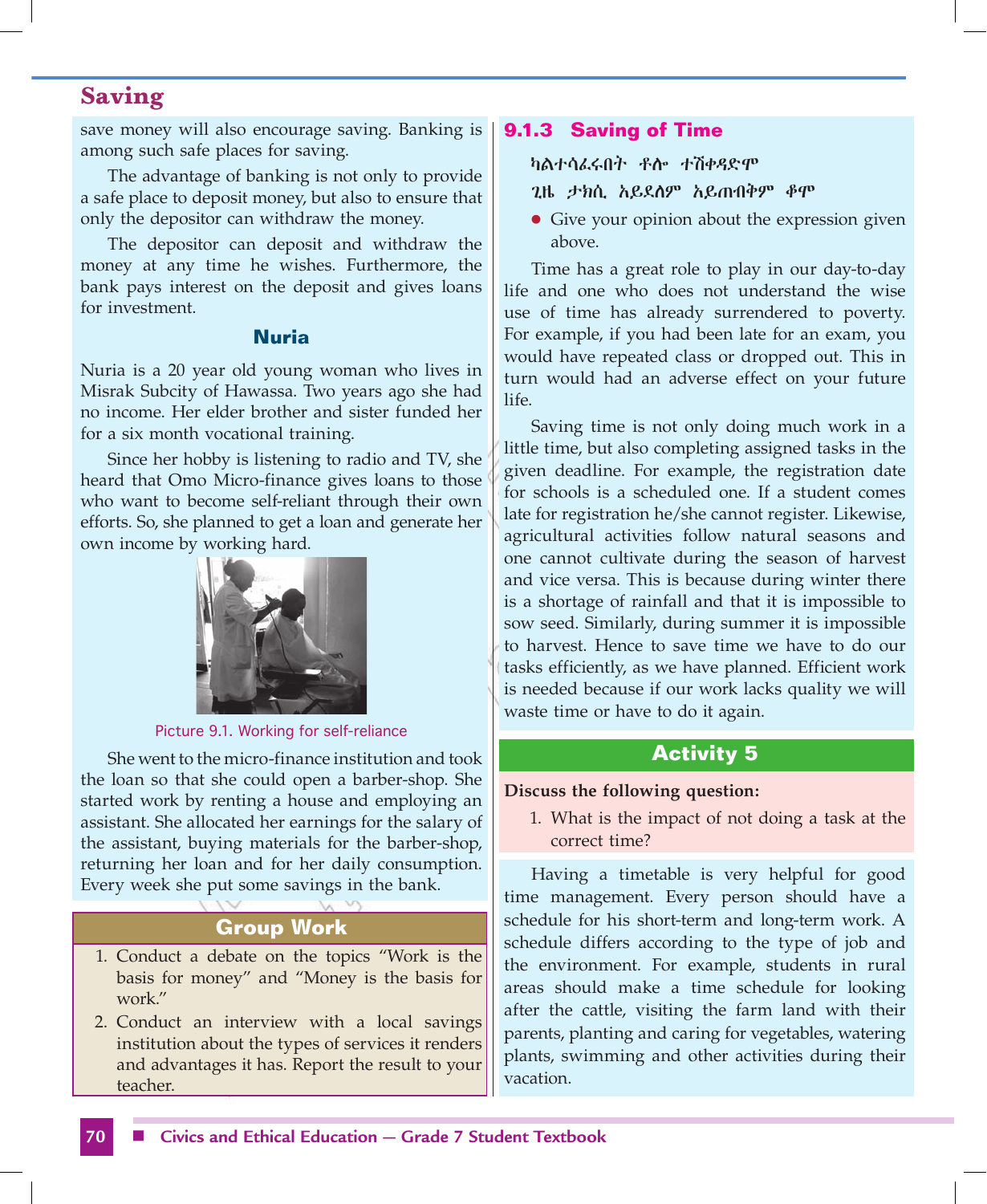# **Group Work**

A grade 8 teacher promised to give a prize for a good study time-table and she ordered every student to prepare schedules for a month for themselves. The following are some of the schedules presented to her by the students. Consider the schedules and answer the questions follow it.

|  |  | Table 9.1. Managing one's time |  |  |
|--|--|--------------------------------|--|--|
|--|--|--------------------------------|--|--|

| No.            |                                                               | <b>Time allotted</b> |                     |
|----------------|---------------------------------------------------------------|----------------------|---------------------|
|                | <b>Activities</b>                                             | <b>Student A</b>     | <b>Student B</b>    |
|                | For study                                                     | $1:00 - 2:00$ hours  | $2:00 - 3:00$ hours |
| $\overline{2}$ | Time at school                                                | $6:00 - 7:00$ "      | $6:00 - 7:00$ "     |
| 3              | For sleeping                                                  | $10:00$ "            | $8:00$ "            |
| $\overline{4}$ | For rest and play                                             | $2:00$ "             | $\prime$            |
| 5              | For domestic work (helping parents)                           | $1:00$ "             | $2:00$ "            |
| 6              | Reading books                                                 | $1:00$ "             | $1:00$ "            |
| 7              | Watching TV and listening to the radio and reading newspapers | $\prime$             | $2:00$ "            |

(A) Which time schedule is better? Why?

(B) Which student spends more time studying?

(C) Which student has a lot of work to do outside the school?

(D) Plan your own time schedule based on the above example.

# **9.2 The Habit of Saving**

A man and his mother used to lead a hand to mouth life. When his mother died he had no money for the funeral ceremony. Then he hid himself leaving the corps (dead body) thinking that the neighbours would do their best to bury it. He came back after two days and asked his neighbours what they had done with the corps. They told him that it was still waiting for him.

Knowing that the responsibility still lay with him, he borrowed some money. With the money he bought a new '*Kuta*' which his mother had never worn while she was alive. He used it to cover the corps. In the burial ceremony, he sang the following mourning song.

 ለብሳ የማታውቀውን ጃኖ ኩታ ለብሳ ተመለሺ በሏት በየት ተመልሳ ፍሰሽ እናቴ ፍሰሺ እኔን በእዳ ለውሰሺ (*Source:* Addis Admass 1992 E.C.)

# **Activity 6**

**Answer the following questions:**

- 1. What does the story teach us?
- 2. Do you think that he would lead a proper life in the future having a debt to pay? Explain your answer.

The life of most Ethiopians depends on interdependence. They do not have a social security service that can support them when they get old. Thus, since the old have no permanent property or deposited money, they are forced to depend on their children.

The extravagant ceremonies of sorrow and joy aggravate the situation of their dependency. Developing the habit of saving is essential to allow us to celebrate cultural ceremonies and solve our problems.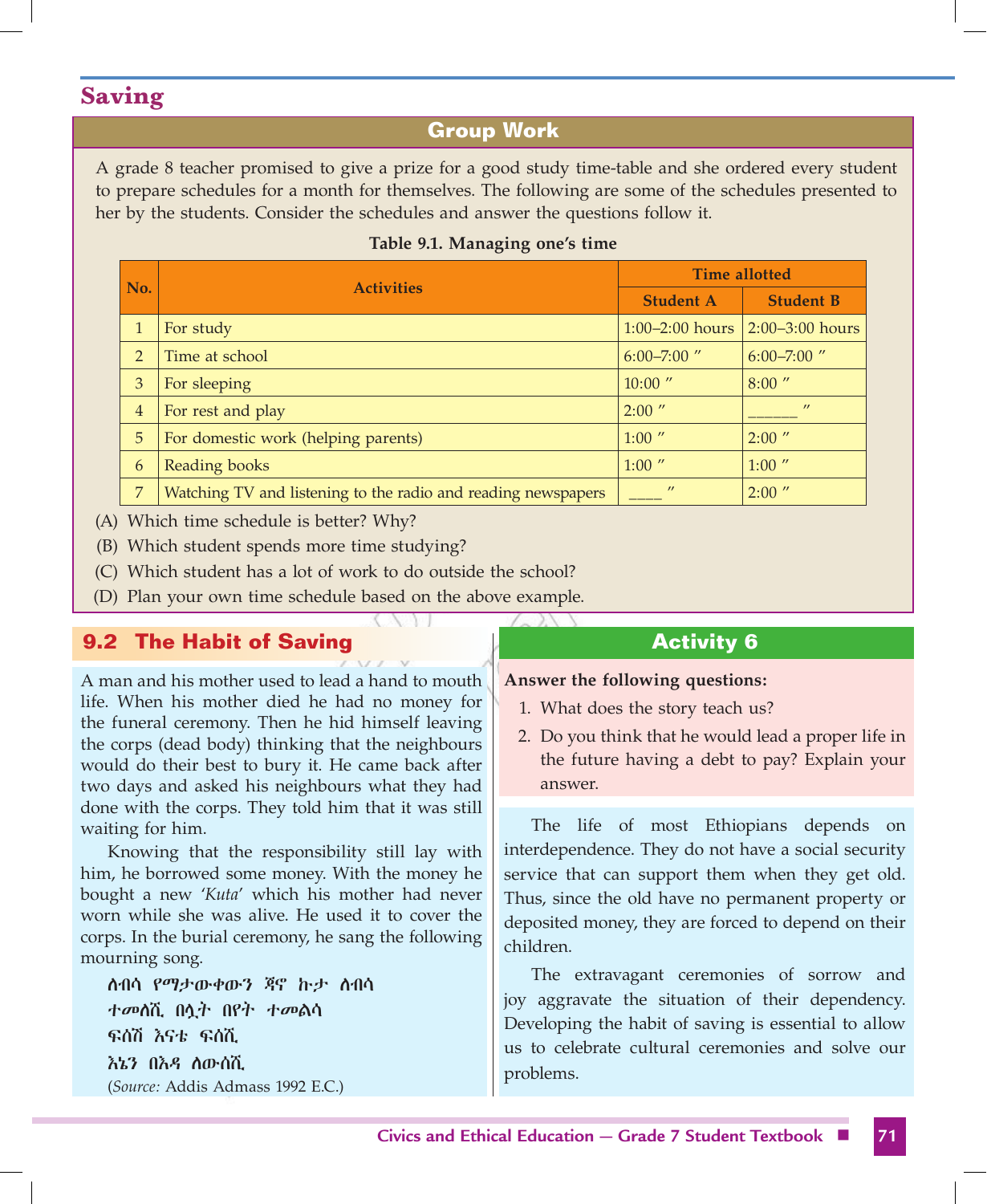# **Group Work**

**Interview about the burial and mourning ceremonies in your locality:**

- (A) Identify the major activities in the ceremony.
- (B) List the preparations and expenses for the ceremony. Indicate how far the things in your list contradict or go with the idea of saving.

According to economists people make savings mainly for the following reasons:

**A. To pay for expected and unexpected happenings:**

Expected problems (expenditures) include expenditures that occur in the regular process of social life. For example, people daily need food and shelter. Also Christmas, the finding of the true cross day, Easter, Meuled and Id-ul-fitre etc., are holidays which come at different times in the year and which entail expenses. Furthermore, educational fees, house rent etc., are expected expenditures. In contrast, expenditures during illness, accident or death are unexpected expenditures.

#### **B. To create a permanent asset:**

Expenditures made to create a permanent asset include expenditure such as for building a house, planting coffee and enset, afforestation, cattle breeding, opening an enterprise, buying cars etc. The asset we make secures our future life and even that of our generation.

# **Activity 7**

#### **Copy the following table on your exercise book and answer the question:**

1. Identify the events in the table as expected and unexpected expenditures. Support your classification with reasons.

**Note:** You may face expenditures that may be expected and unexpected at the same time.

| <b>Issue/Happening</b>                 | <b>Expected</b> | <b>Unexpected</b> |
|----------------------------------------|-----------------|-------------------|
| Wedding                                |                 |                   |
| Death                                  |                 |                   |
| Tezkar (Death Anniversary)             |                 |                   |
| Mahiber                                |                 |                   |
| Guest (Engida) - A visitor             |                 |                   |
| Visiting historical and cultural sites |                 |                   |
| Birthday                               |                 |                   |
| Medical cost                           |                 |                   |
| Entertainment                          |                 |                   |
| Aid for people (Alms)                  |                 |                   |
| Other                                  |                 |                   |
|                                        |                 |                   |

#### **9.3 Planning**

• Explain to your classmates what you know about planning and how it is done?

A plan is a design strategy to carry out a certain task or achieve a certain result. When we make a plan we need strategies for implementation.

Therefore, for the success of a plan the following three conditions are essential. These are the task we need to accomplish, strategies that help to achieve the required result and instruments to do the task. For example, let us say that a person plans to buy a car, including saving the amount of money needed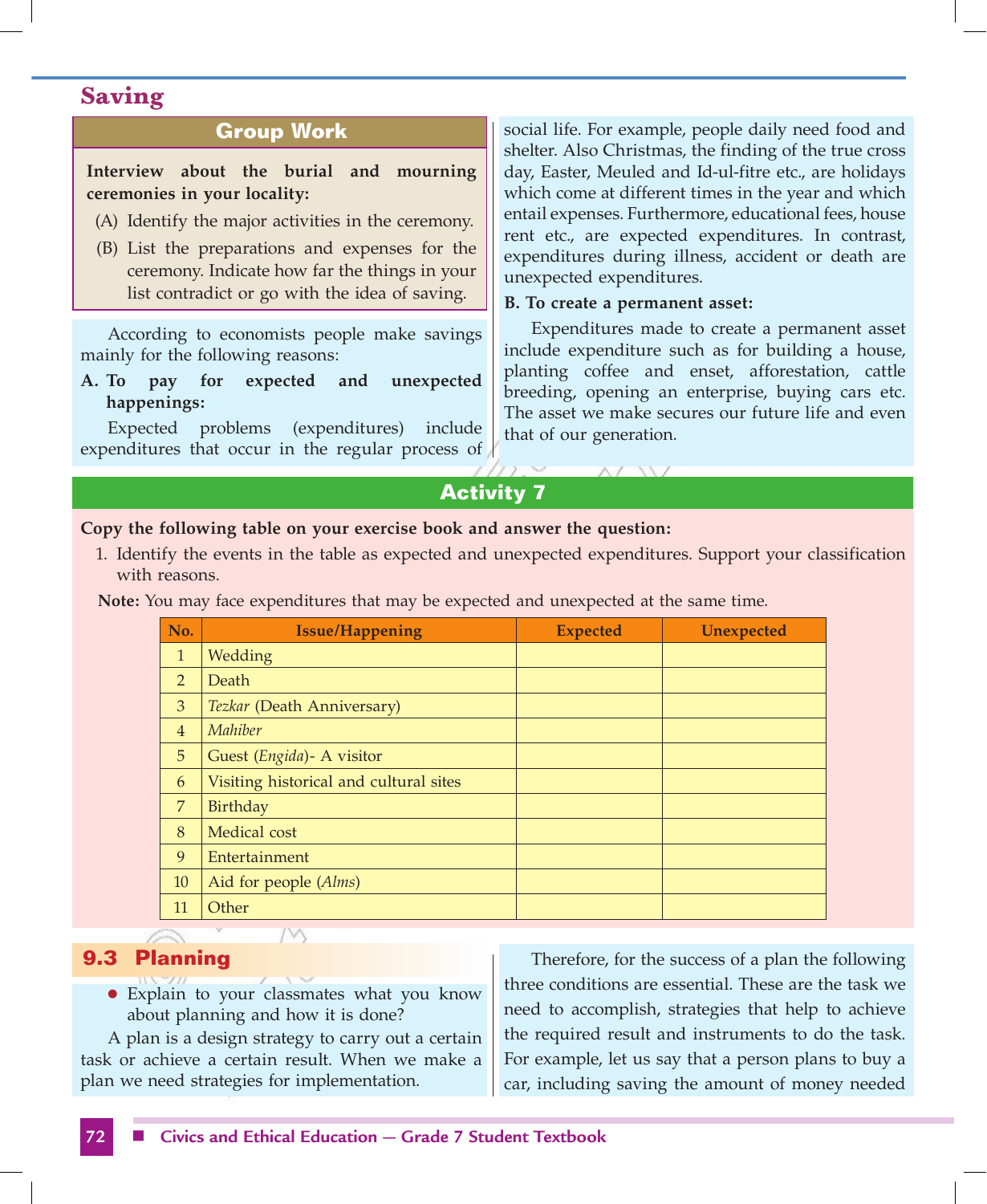to buy the car, learning to drive and paying for a driving licence. We can also see the following example.

**Plan:** Learning to get a diploma in the coming three years.

#### **Necessary conditions**

- **Education fee**
- **Transport cost**
- **Stationery cost**
- **•** Study time: If the person makings the plan is a worker he needs to allot his time for study and work.

Strategies are needed to implement the above plans. For example, with regard to money, the person may need to join the local "Ekub" or he may need to pass the first year by saving money and psychologically preparing himself.

With regard to time, the man may need to stop what he used to do after work. This is to save time for studying. For example, if he used to pass his time after work doing domestic activities, he has to allot another time for domestic activities. If he has no time for study during the day, he has to reduce his sleeping hours so that he can study.

# **Activity 8**

l o In

#### **Answer the following questions:**

- 1. How can a plan be implemented?
- 2. What activities should a person who wants to build a house do first?

# **9.3.1 The Impacts of Living beyond One's Income**

• Explain the difference between knowing and not knowing one's capacity, with examples.

# **Not knowing one's capacity**

Ato Degefu earns money from his pension and his motor mill at the centre of a village. He is known in the village for preparing banquets for different reasons. He prepares himself early for any banquet. Even for the birth day of his child he holds a very big festival.

His niece who has been attending her college education and living with him will graduate in the coming June. Though he was asked to make a contribution for road construction in the village, he did not do so. He was thinking of nothing but giving a big feast on the graduation of his niece. He relived that even with the money he could take from his two "Ekubs" in the village he would have enough and decided to take out a loan as well.

The niece does not get any money from her parents in the country, but she is positive that her uncle will give a feast on her graduation day. He persuaded her that she has to pay back the money that he is borrowing from the village lender when she gets a job. She agreed with him thinking only of her present happiness. They continued to prepare a big ceremony dreaming that the money would be repaid later.

# **Activity 9**

#### **Answer the following questions:**

- 1. Is there any saving mechanism that Ato Degefu follows? If yes, has he used the method properly or not? How?
- 2. List the problems which may result from Ato Degefu's living beyond his capacity.

Wise people can lead a life that looks like the life of an eagle. Eagles pass the whole summer in their nests. During this time they eat the excess food which they collected by hunting during the winter.

Many people become extravagant while they have wealth in their youth and suffer a lot when they become old. This is one of the major problems that could result from unplanned life. The following are the advantages of a planned life and the habit of saving:

**Short-Term Advantages of Saving:** These include changes in the daily life of a person. For example, people who were unable to provide for their own basic necessities become able to do so due to saving.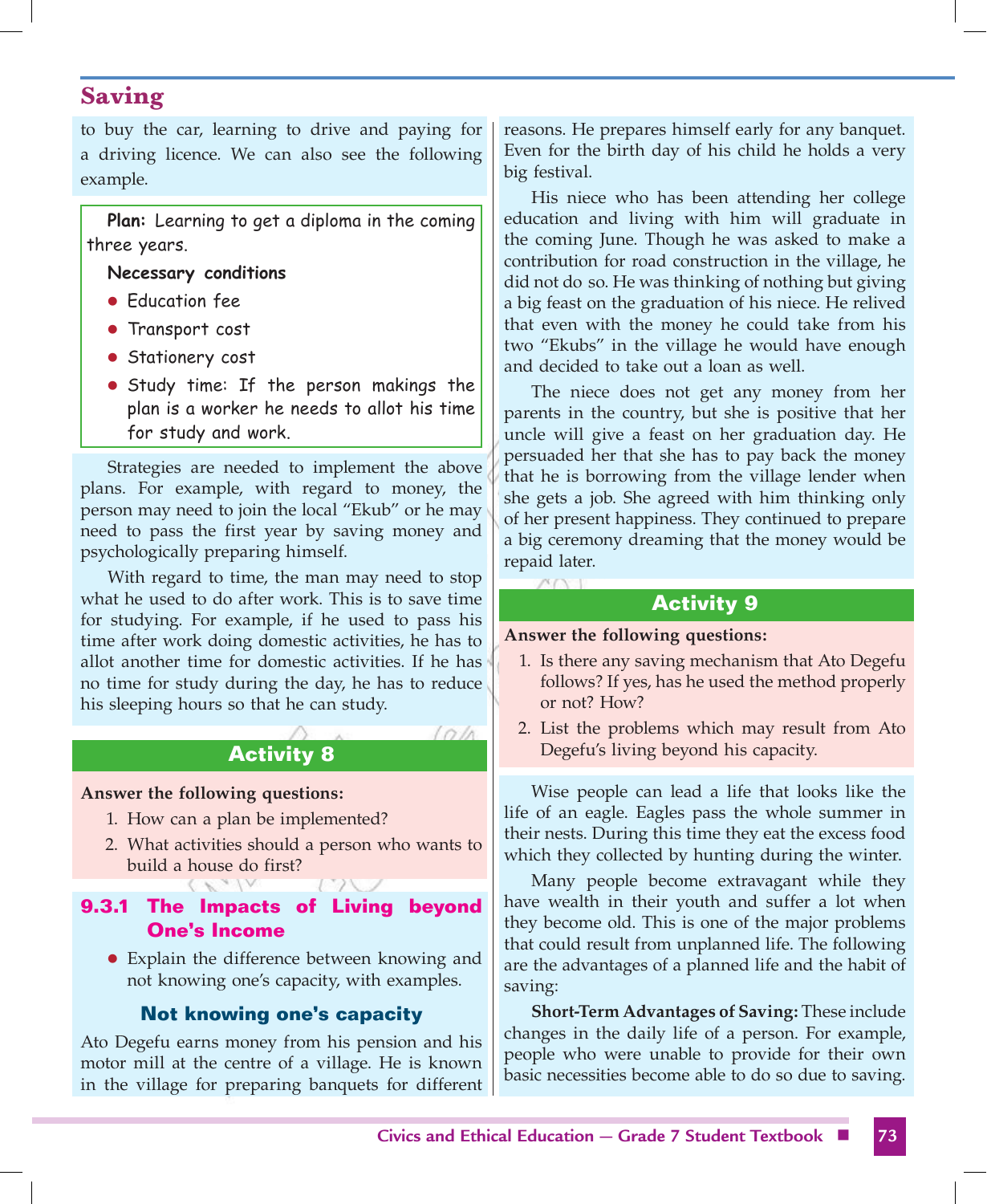Moreover, people may buy clothes, and continue their education.

In general, the short-term advantages of saving refer to building the capacity to provide basic necessities and avoid hunger.

**Long-Term Advantages of Saving:** The longterm advantages of saving are enjoyed after a long period time. These advantages include the creation of permanent assets. It means the ability of people to have their own house, to have cattle, and to properly bring up children.

Proper bringing up of children is considered as a permanent asset because the knowledge and skill children get enables them to become self-reliant and to help their families and country.

#### **Activity 10**

#### **Debate on the following questions:**

- 1. Of natural resources and skilled man-power, which one is more important for national development?
- 2. Based on the above argument, suggest which parents contribute to combating poverty: Parents who send their children to school or those who do not?

#### **9.3.2 The Impacts of Unplanned Life**

• What is a plan? What are the strategies for the implementation of a plan?

#### **'One who saves benefits, one who does not loses'**

Ato Forsido and Ato Yala are neighbours working in the same factory.

Ato Forsido is a drunken man who does not lead a good family life. His family lacks peace because in addition to his addiction he also gambles.

He often extravagantly spends money for this reason. Even the bicycle which was used by the family was taken because of his failure to pay his debt. Moreover, his wife is unhealthy because of repeated childbirth and he is unable to properly fund the education of his children.

Ato Yala has four children. Every month he saves three hundred birr at the Saving and Credit Association at his office. All his four children properly attend schools. His wife also attends night school. They are supported by the Saving and Credit Association and by his efforts.

#### **Activity 11**

#### **Answer the following questions based on the above story:**

- 1. What is the difference between the life-styles of Ato Forsido and Ato Yala? Who has the habit of saving?
- 2. Is the expenditure for education and taking care of children planning for the future? How?

Unplanned life harms both the life of an individual and the society. Planning enables us to use money, time and energy properly and only for essentials. Not planning results in wastage of money and hinders us from doing our tasks properly and affects our personal lives and our families.

#### **Summary**

Human beings are the only creatures who can plan for their future life. Hence, they have to save what is beyond their present consumption in order to implement their future plans.

The proper utilization of time, money and resources guarantees our future life. For example, completing tasks within the specified time and working according to a plan are essential for development. Saving enables us to improve our livelihood in the short-term and even to create an asset for our future generation in the long-run.

Saving is helpful for personal improvement, social stability and national development. Thus, there is a need to develop the culture of saving at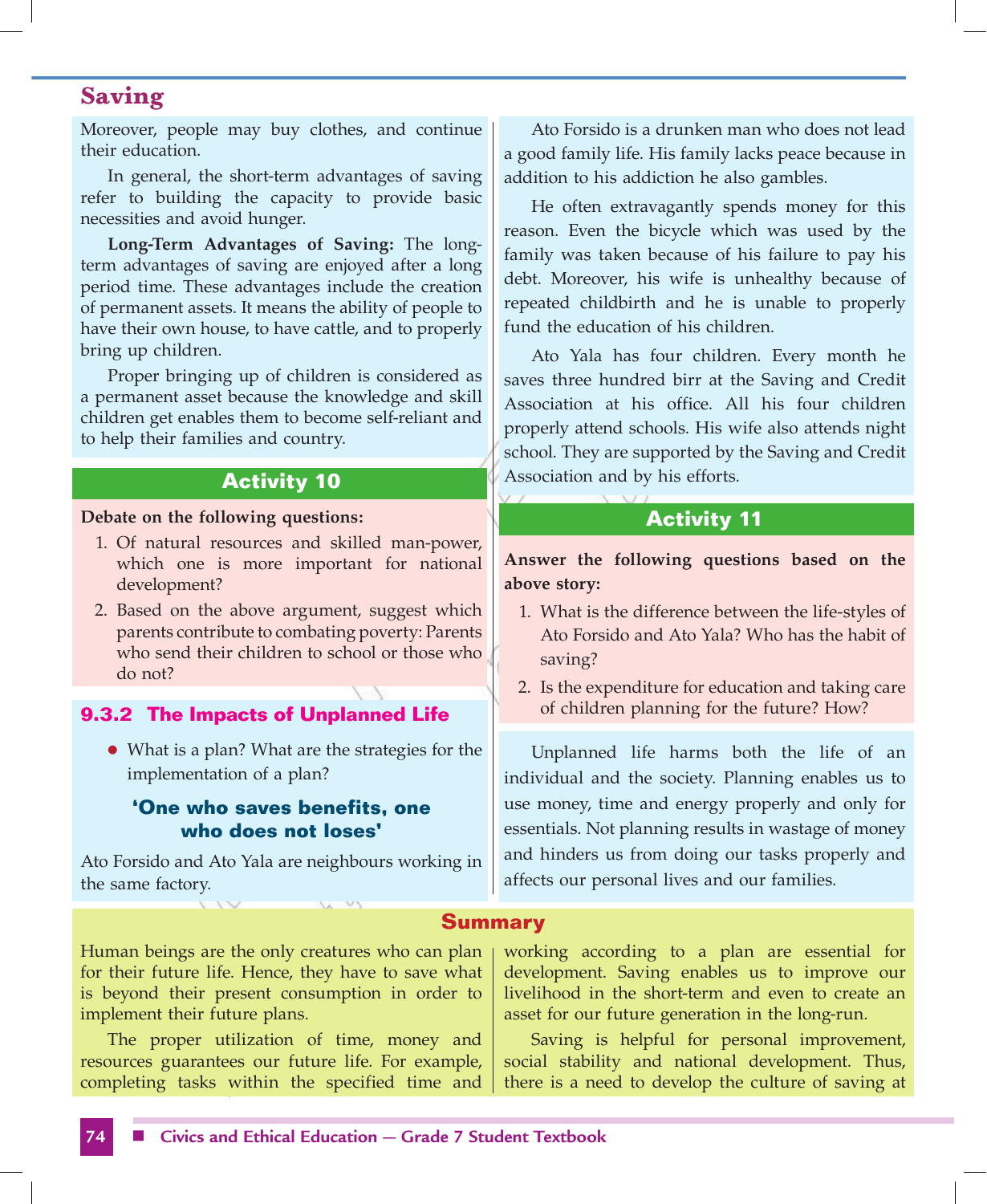the national level. Then, when there are natural and man-made disasters and displacement of people, the government can provide immediate relief assistance. It can only do this if it has reserves of cereals and other resources. Many developing countries fail to feed their people in the absence of foreign aid because they do not make saving a habit.

Thinking about our future generations and securing their economy is the moral responsibility of all human beings. Therefore, planning and saving ensure the survival of an individual and the country as a whole. There are three types of savings. These are saving in kind, in cash and of time. There are many extravagant situations in our societies that lead to backwardness. Some of the manifestations of extravagancy include unplanned lives, excess feasting and improper expenditure of assets for temporary consumption. Thus, people have to learn to wisely use their income and think for their future.

 $\bigvee$  and the set of  $\mathscr{A}$ 

| <b>Key Words</b> |                                                                                 |  |  |
|------------------|---------------------------------------------------------------------------------|--|--|
| Home loan:       | Money lent by the village creditor, interest must be paid                       |  |  |
| Greedy:          | The habit of not spending money even for essentials or living at the expense of |  |  |
|                  | other and unwillingness to share                                                |  |  |
| Consumption:     | Clothes, of goods and services for us                                           |  |  |
| Finance:         | Money                                                                           |  |  |
| Input:           | Instruments and ingredients used to produce something                           |  |  |
| Hand to mouth:   | An income which is not beyond daily consumption, or low standard of life        |  |  |
| Precious stones: | Rare and expensive minerals such as diamonds and rubies                         |  |  |

# **Unit Review Exercises**

**Do these review exercises in your exercise book.**

# **I. Write "True" if the statement is correct and write "False" if the statement is incorrect**

- 1. Saving is the wise use of our income.
- 2. Wise use of public property is part of saving.
- 3. Unplanned life harms both the life of an individual and the society.
- 4. A short-term saving is the basis for long-term saving.
- 5. There is no poverty where there are natural resources.